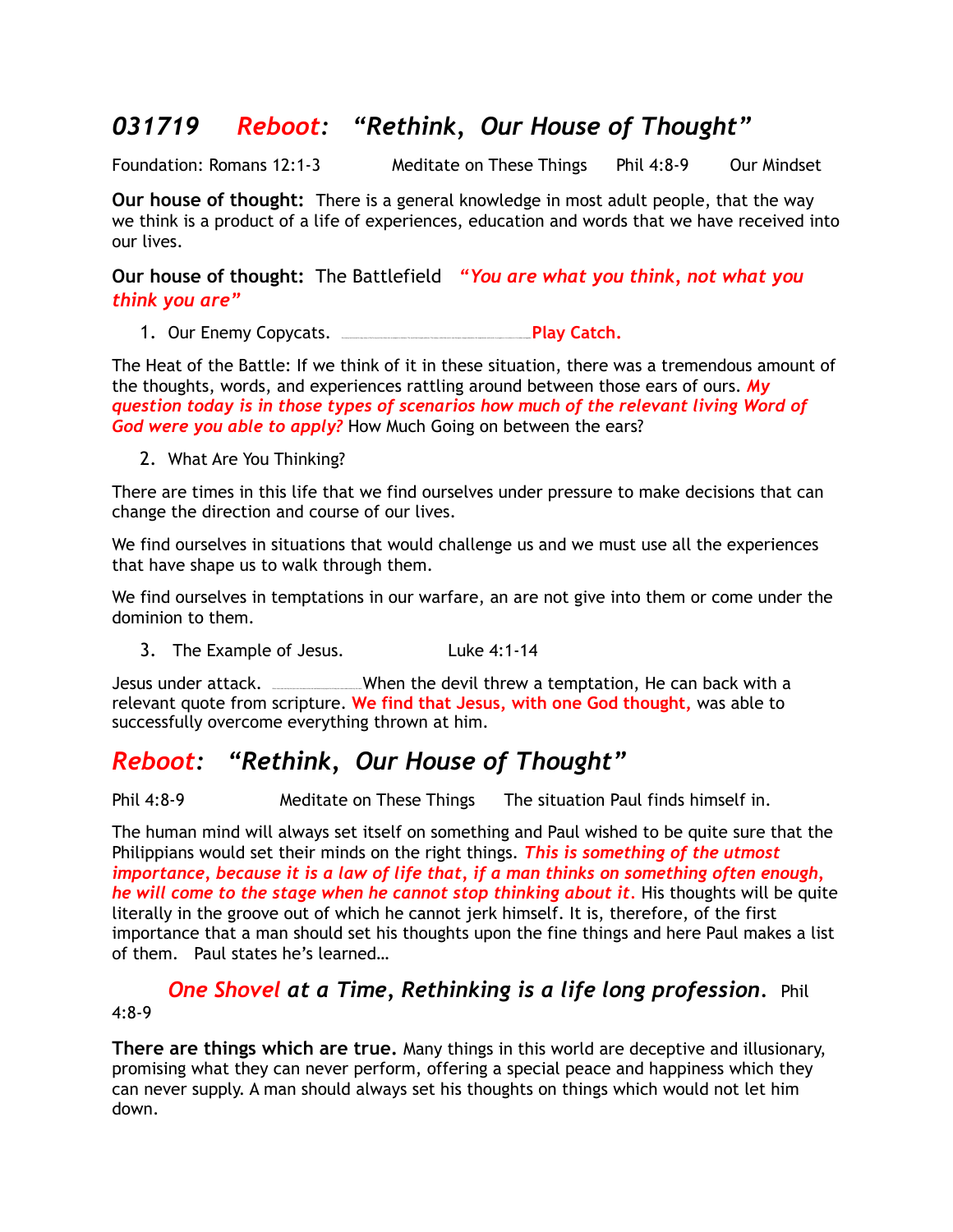**Whatever things are noble, honest, honorable, worthy. So big of a word that it is**  difficult to translate. It is the word witches characteristically used of the gods and of the temples of gods. When used to describe a man, it describes a person who, as it has been said, moves throughout the world as if it were the temple of God.

There are things in this world which are flippant and cheap and attractive to the light minded, but it is on the things which are serious and dignified at the Christian should set their mind.

**Whatever is Just:** The Greeks defined the man who is just as he who gives to gods and to man what is there due. In other words, just is the word of **duty faced in duty done.** There are those who set their minds on pleasures, comforts and ease of the way. **The Christian thoughts are on duty to man and duty to God.** 

**Whatever is pure:** It describes what is morally undefiled. When it is used ceremonially, it describes that which has been so cleaned that it is fit to be brought into the presence of God and used in his service. **This World is full of things which are soiled and shabby and rotten.** Many a man gets his mind into such a state that it is soiled by everything which he thinks. The Christians mind is set on things which are so pure, clean that they can stand even the scrutiny of God.

**Whatever is lovely, attractive, winsome:** Winsome is the best translation of all. **It is paraphrased as that which calls fourth love**.

**There are those** whose minds are so set on vengeance and punishment that they call forth bitterness and fear in others. **There are those** whose minds are so set on criticism and rebuke that they call forth resentment in others. The mind of the Christian is set on lovely things, kindness, sympathy, forbearance, so he is a person seen, whom to see is to love.

**Whatever is a good report, Gracious.** Whatever has a good name. It is not easy to get at the meaning of this word. It literally means fare speaking, but it was specially connected with the **holy silence** at the beginning of sacrifices in the presence of the gods. It might not be going to far to say that it describes the things which are fit for God to hear. **There are** far too many ugly words and false words and impure words in the world. On the lips and in the minds of the Christian there should be only words which are fit for God to hear.

**If there be any virtue. Excellence.** The and classical thought it describes every kind of excellence. It could describe the excellence of the ground in the field, of a tool for its purpose. The physical excellence of an animal, the excellence of the courage of a soldier, and the virtue of man. Think on your best life in its very highest, to spur you on to the new heights of Christian way. The world has its impurities but it has also it's **Nobility's** and it's things to be admired. And it is of the high things that the Christian must think

**If there be any praise***.* In one sense it is true that the Christian never thinks of the praise of man, but it in another sense it is true that every good man is uplifted by the praise of a good men. So Paul says that the Christian will live in such a way that he will neither desire or foolishly despise the praise of man**. The things that you have learned and received and heard and saw in me, these do, and the God of peace will be with you." Phil 4:9 [SEE SLIDE}**